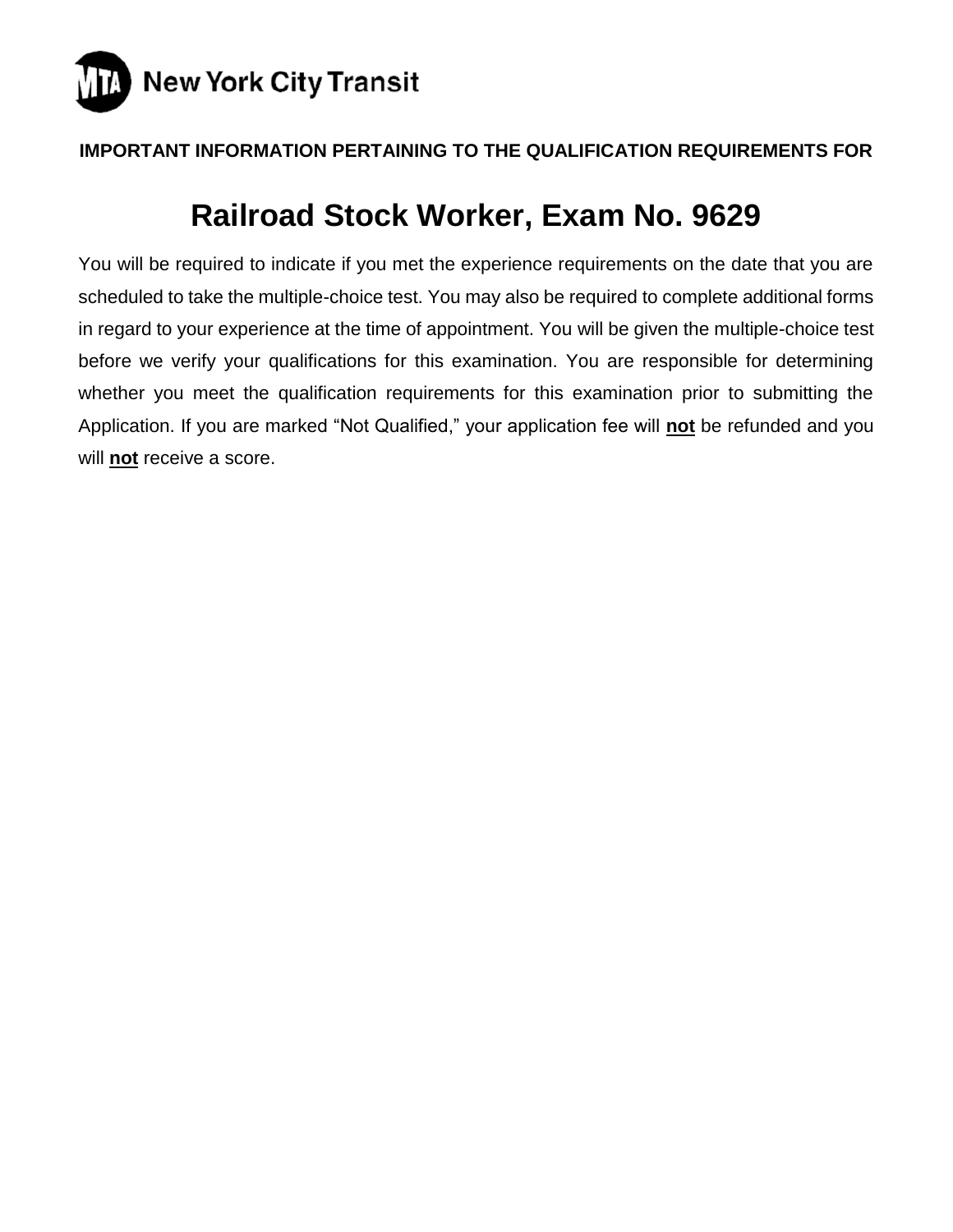

# **Notice of Examination**

# **Railroad Stock Worker, Exam No. 9629**

# **Application Deadline: Type of Test:**

June 25, 2019 Multiple-Choice

**Application Fee:**  $\vert$  **Test Date:** (subject to change)

\$68.00 Saturday, October 26, 2019 or Sunday, October 27, 2019

#### **JOB DESCRIPTION**

**Railroad Stock Workers**, under direct supervision, assist in receiving, checking, classifying, storing and distributing materials and supplies at the central warehouses and/or storerooms of the MTA New York City Transit system. They load and unload trucks; unpack, count, sort, mark and place materials and supplies received on pallets, shelves and in bins; pick supplies from bins, racks, and shelves to fill requisitions; lift and carry bulky and heavy railroad/bus parts and tools; check materials received, perform verifications, and note breakage and differences in quantity; operate hydraulic diesel and electric lift trucks; keep storage areas and materials clean and orderly; assist in preparing inventories; assist in maintaining records of supplies and equipment received and issued, including scrap and obsolete materials; make entries in a systematized quantity ledger; enter data into stock-tracking computerized inventory management systems; operate motor vehicles; and perform related work.

Some of the physical activities performed by Railroad Stock Workers and environmental conditions experienced are: moving materials in and around the warehouses and storerooms; loading and unloading vehicles; operating material handling equipment such as lift trucks, retrievals, carousels and wrapping machinery; climbing and descending ladders; lifting heavy material and/or packages up to 50 pounds; and working outside in all weather conditions.

**Special Working Conditions:** Railroad Stock Workers may be required to work various shifts including nights, Saturdays, Sundays and holidays.

(This brief description does not include all of the duties of this position.)

**READ CAREFULLY AND SAVE FOR FUTURE REFERENCE**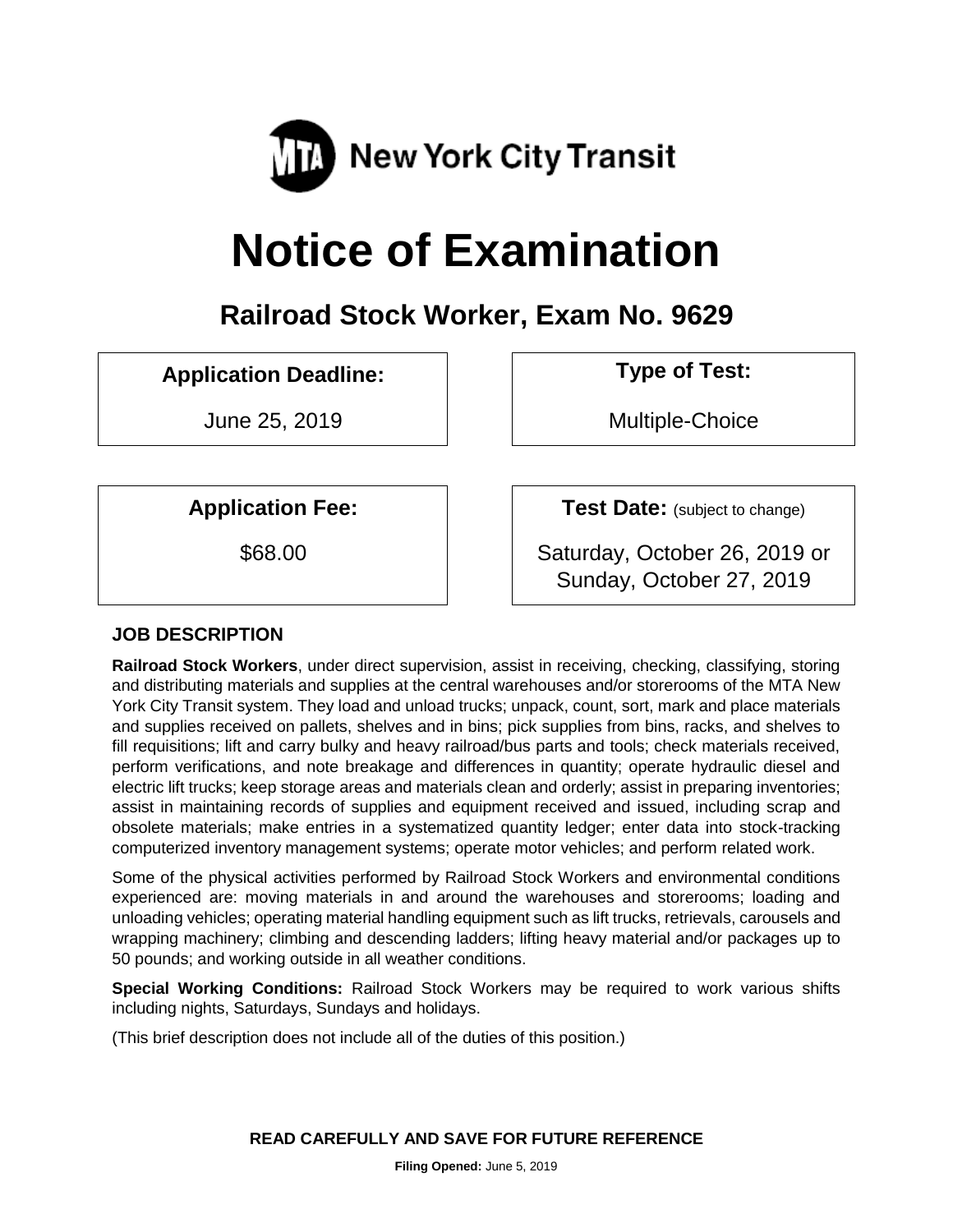#### **SALARY AND BENEFITS**

The current minimum salary for Railroad Stock Worker is \$22.37 per hour for a 40-hour work week increasing to \$31.96 in the sixth year of service. These rates are subject to change. There are two assignment levels within this class of positions. Appointments will be made to Assignment Level I. After appointment, employees may be assigned to the higher assignment level at the discretion of MTA New York City Transit. The benefits of this position include, but are not limited to, night and weekend salary differentials, paid holidays, vacation and sick leave, a comprehensive medical plan and a pension plan.

#### **HOW TO QUALIFY**

**Experience Requirements:** By the **last day of the Application Period,** you must meet the following requirements:

Three years of full-time satisfactory experience as a stock assistant, stock clerk, or stock worker in an industrial, manufacturing, or wholesaling warehouse or similar large-scale environment performing **at least three of the following duties** as primary job functions:

- 1. Loading and unloading of materials with use of material handling equipment (e.g., fork lift truck);
- 2. Preparing materials for shipment or issuance to end users;
- 3. Receiving, unpacking and counting materials;
- 4. Performing inventory counts;
- 5. Checking materials against receiving documents;
- 6. Examining and inspecting materials for damage;
- 7. Storing and distributing materials.

#### **Experience which involves only incidental warehousing and/or stocking experience, or customer service at a retail store, such as a sales associate or cashier is not acceptable**.

Qualifying part-time experience will be credited on a pro-rated basis.

You will be required to indicate if you met the experience requirements on the date that you are scheduled to take the multiple-choice test. You may also be required to complete additional forms in regard to your experience at the time of appointment. You will be given the multiple-choice test before we verify your qualifications for this examination. You are responsible for determining whether you meet the qualification requirements for this examination prior to submitting the *Application*. If you are marked "Not Qualified," your application fee will **not** be refunded and you will **not** receive a score.

#### **REQUIREMENTS TO BE APPOINTED**

**Driver License Requirement:** At the time of appointment, you must have a motor vehicle driver license valid in the State of New York with no disqualifying restrictions that would preclude the performance of the duties of this title. If you have serious moving violations, a license suspension or an accident record, you may be disqualified. This license must be maintained for the duration of your employment in the title.

**Drug Screening Requirement:** You must pass a drug screening in order to be appointed.

**Residency:** New York City residency is not required for this position.

**English Requirement:** You must be able to understand and be understood in English.

(Continued)

#### **READ CAREFULLY AND SAVE FOR FUTURE REFERENCE**

**Filing Opened:** June 5, 2019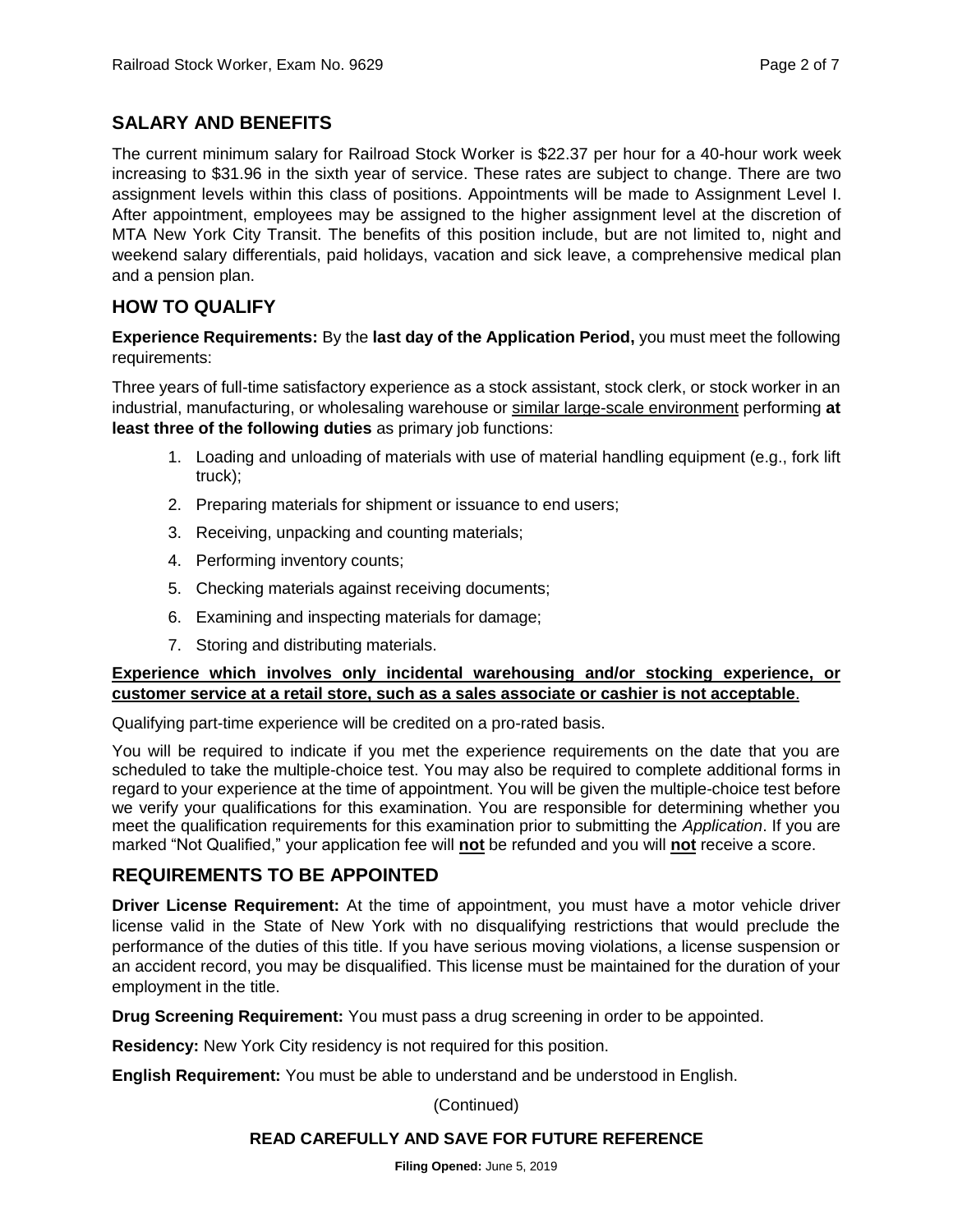## **REQUIREMENTS TO BE APPOINTED** (Continued)

**Proof of Identity:** Under the Immigration Reform and Control Act of 1986, you must be able to prove your identity and your right to obtain employment in the United States prior to employment with MTA New York City Transit.

## **HOW TO OBTAIN AN APPLICATION**

During the application period, you may obtain an *Application* for this examination online at <http://mta.info/nyct/hr/appexam.htm> or in person at the MTA Exam Information Center as indicated below.

**MTA Exam Information Center:** Open Monday through Friday, from 9 AM to 3 PM, in the lobby at 180 Livingston Street, Brooklyn, New York. Directions: take the A, C, F or R trains to the Jay Street-Metro Tech Station, or the 2, 3, or the G train to the Hoyt Street Station.

#### **HOW TO SUBMIT AN APPLICATION AND PAY THE APPLICATION FEE**

If you believe you meet the requirements in the "How to Qualify" section, submit an application online unless you are requesting a Fee Waiver. Applicants who wish to request a Fee Waiver should refer to the "How to Submit an Application When Requesting a Fee Waiver" section below. *Applications* will **not** be accepted in person.

#### **Online Applications**:

- 1. Apply using<http://mta.info/nyct/hr/appexam.htm> by the last day of the application period.
- 2. Log into your existing account or create a new account online to apply.
- 3. Follow the steps to submitting an application.
- 4. A confirmation number will appear on the same page after submitting your Application.
- 5. Below the confirmation number, a Pay Examination Fee button will appear for you to click to open the payment page.
- 6. A major credit card or a bank card associated with a bank account must be used when paying the application fee.
- 7. You will be sent a confirmation email after you submit payment for the application fee.

Save your confirmation numbers for future reference and proof of filing an *Application.*

Computers with internet access are available on a limited basis at branches of the New York Public Library, the Brooklyn Library and the Queens Library to patrons with a valid library card.

**Application Fee:** This fee is generally not refundable. Under special circumstances, you may be entitled to a refund. You should refer to the Department of Citywide Administrative Services ("DCAS") General Exam Regulations to determine if you are entitled to a refund prior to requesting a refund. You can refer to the bottom of the last page of the Notice of Examination for instructions on how to obtain a copy of the DCAS General Exam Regulations.

#### **HOW TO SUBMIT AN APPLICATION WHEN REQUESTING A FEE WAIVER**

Applicants who wish to request a fee waiver must obtain an *Application* in person at the MTA Exam Information Center as indicated above and must submit the *Application* and required forms by mail to the address in the "Correspondence" section below **by the last day of the application period**.

MTA New York City Transit will not accept *Applications* in person. Additional information on how to request an application fee waiver is available with the *Application.*

#### **READ CAREFULLY AND SAVE FOR FUTURE REFERENCE**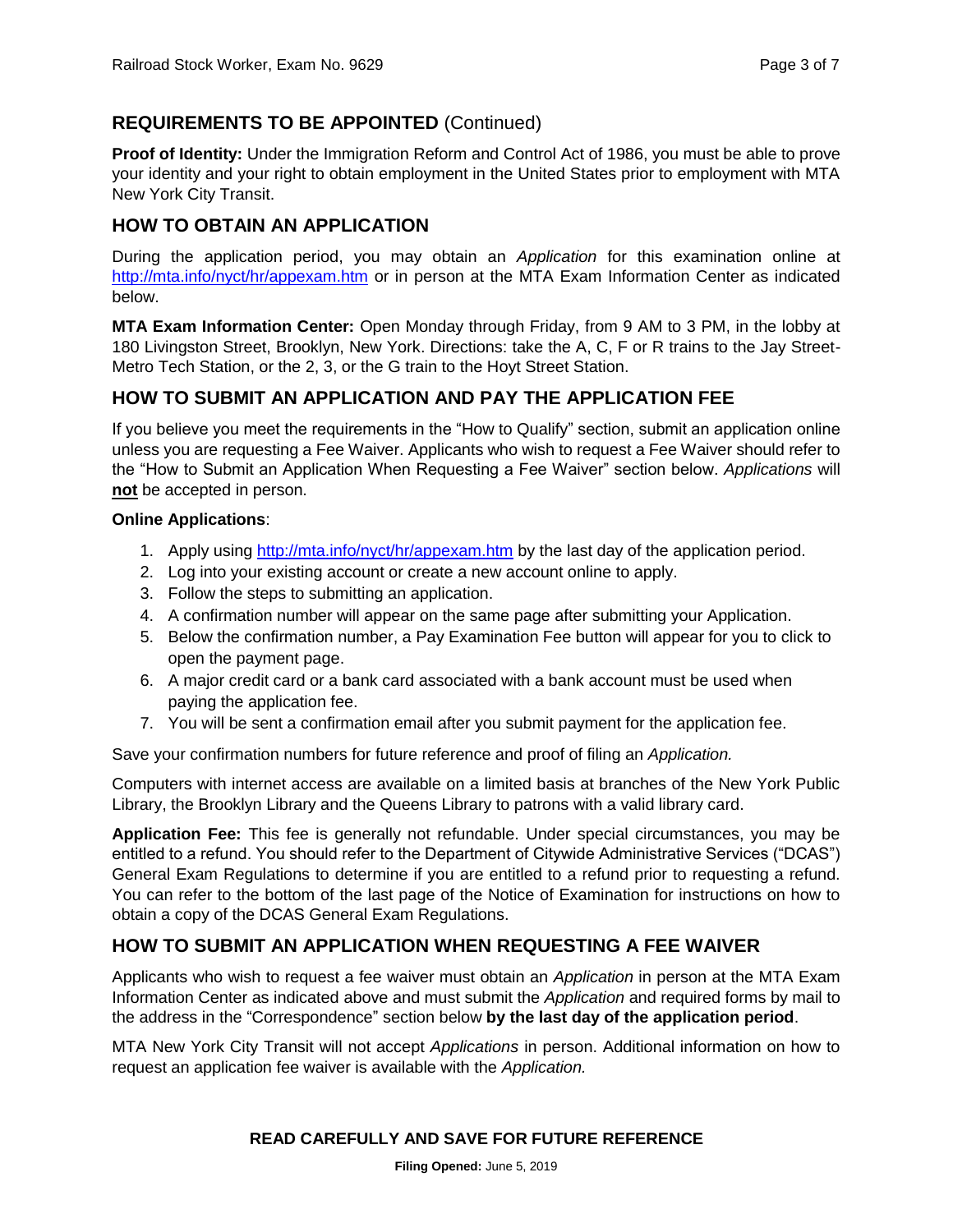#### **ADMISSION LETTER**

An *Admission Letter* will be mailed to you about 10 days before the first date of the multiple-choice test. If you do not receive an *Admission Letter* at least 4 days before this date, you may obtain a duplicate letter at the MTA Exam Information Center (as indicated above). A paper copy of the *Admission Letter* is your ticket for admission to the test.

Applicants **must** keep their mailing address **up to date**. Please refer to the Correspondence section below for instructions on how to update your address and other contact information.

#### **THE TEST**

You will be given a competitive multiple-choice test. You will be scheduled to take the test on one of the dates listed in the above "Test Date(s)" box. You will be randomly assigned to a test date and location, and you cannot request that your scheduled test date or location be changed, unless you meet the conditions in the "Special Arrangements" section below.

A score of at least 70% is required to pass this test. Your score on this test will determine your place on the eligible list.

Veterans' or Disabled Veterans' Credit will be granted only to eligible passing candidates who request that they be applied. Veterans' or Disabled Veterans' Credit should be requested at the time of application, but **must** be requested before the date the eligible list is established. Claims for Veterans' or Disabled Veterans' Credit cannot be made once the eligible list is established.

The competitive multiple-choice test may include questions that require the use of any of the following knowledge areas and abilities:

#### **Knowledge Areas**

- **Knowledge of safety practices and procedures** as they relate to receiving, checking, classifying, storing and distributing materials and supplies; shipping, loading and unloading; and operating material-handling equipment.
- **Knowledge of general warehousing documents** as they relate to processing paperwork and reports, and keeping records.
- **Knowledge of general warehousing procedures** as they relate to receiving, checking, classifying, storing and distributing materials and supplies; shipping, loading and unloading; and operating material-handling equipment.

#### **Abilities**

- **Written Comprehension** Ability to understand written English words and sentences. *Example: reading and understanding a Bill of Lading.*
- **Written Expression** Ability to use English words or sentences in writing so others will understand. *Example: documenting a purchase order, requisition or stock discrepancy.*
- **Memorization** Ability to remember information, such as words, numbers, pictures, and procedures. Pieces of information can be remembered by themselves or with other pieces of information. *Example: memorizing common units of measurement, storage locations or binning numbers.*
- **Problem Sensitivity** Ability to tell when something is wrong or is likely to go wrong. It includes being able to identify the whole problem as well as the elements of the problem. *Example: exercising caution when transporting hazardous materials.*

(Continued)

#### **READ CAREFULLY AND SAVE FOR FUTURE REFERENCE**

**Filing Opened:** June 5, 2019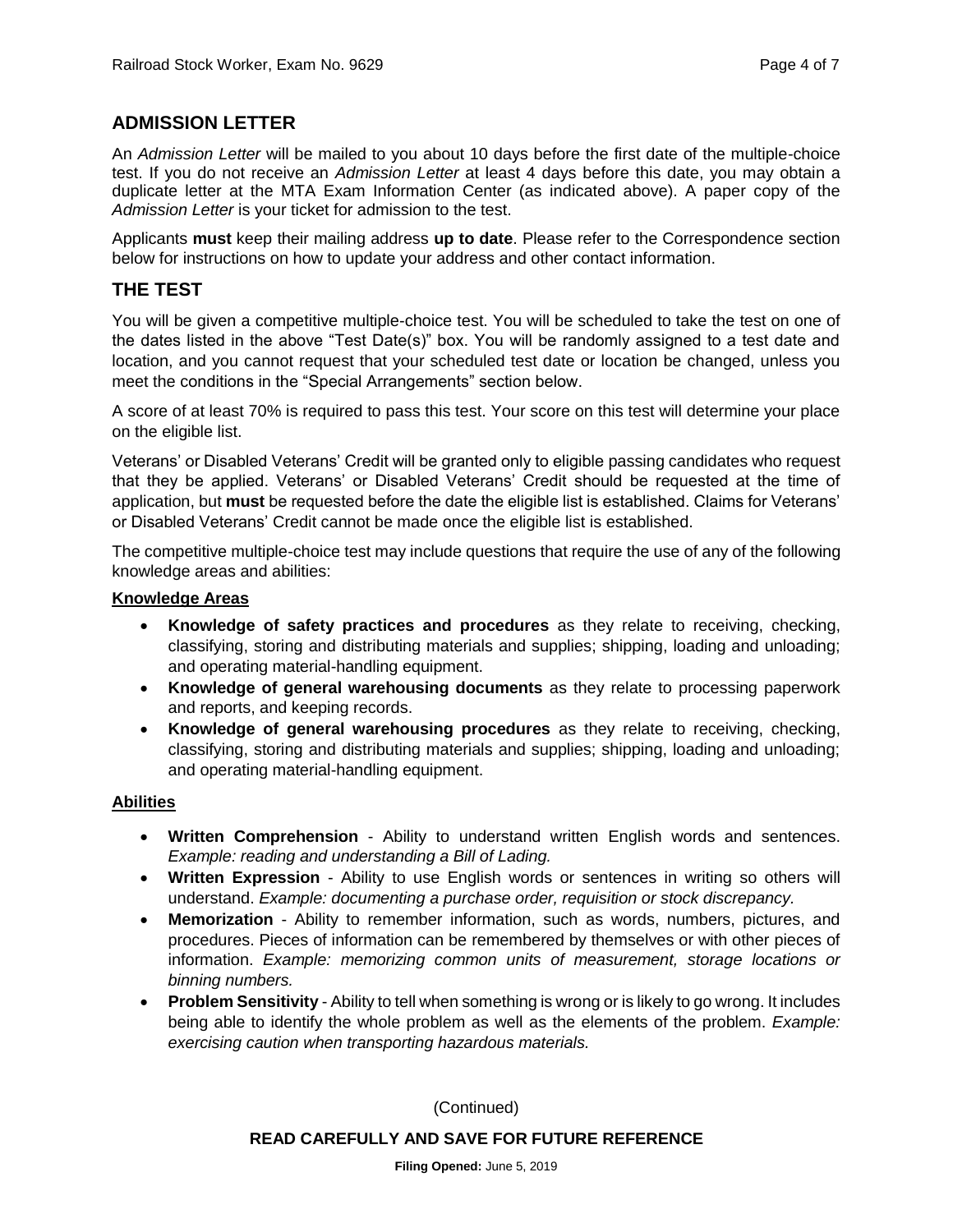# **THE TEST** (Continued)

- **Mathematical Reasoning** Ability to understand and organize a problem and then to select a mathematical method or formula to solve the problem. It encompasses reasoning through mathematical problems to determine appropriate operations that can be performed to solve problems. It also includes the understanding or structuring of mathematical problems. The actual manipulation of numbers is not included in this ability. *Example: understanding how and when to apply the proper order of numerical operations.*
- **Number Facility** Involves the degree to which adding, subtracting, multiplying, and dividing can be done quickly and correctly. *Example: correctly counting materials in a bin.*
- **Inductive Reasoning** Ability to combine separate pieces of information, or specific answers to problems, to form general rules or conclusions. *Example: understanding why storeroom procedures are important and forming appropriate conclusions.*
- **Information Gathering** Ability to follow correctly a rule or set of rules to arrange things or actions in a certain order. The rule or sets of rules used must be given. The things or actions to be put in order can include numbers, letters, words, pictures, procedures, sentences, and mathematical or logical operations. *Example: following step-by-step procedures on how to properly bin an item.*
- **Visualization** Ability to imagine how something will look when it is moved around or when its parts are moved or rearranged. It requires the forming of mental images of how patterns or objects would look after certain changes, such as unfolding or rotation. The task is to predict how an object, set of objects or pattern will appear after the changes are carried out. *Example: understanding how the view of the shelving unit will change when facing it compared to a different angle of view.*
- **Flexibility of Closure** Ability to identify or detect a known pattern (such as a figure, word, or object) that is hidden in other material. The task is to pick out the disguised pattern from the background material. *Example: identifying a stock item based on the pattern of numbers used to categorize that specific type of item.*

# **TEST ADMINISTRATION GUIDELINES**

**Warning:** You are not permitted to enter the test site with cellular phones, smart watches, beepers, pagers, cameras, portable media players, or other electronic devices. Calculators are permitted; however they must be hand-held, battery or solar-powered, numeric only. Calculators with functions **other than** addition, subtraction, multiplication and division **are prohibited**. Electronic devices with an alphabetic keyboard, word processing, or data recording capabilities, such as planners, organizers, etc., are prohibited. If you use any of these devices in the building at any time before, during, or after the test, you may **not** receive your test results, your test score may be nullified, and your application fee will **not** be refunded.

You may not have any other person, including children, present with you while you are being processed for or taking the test, and no one may wait for you inside of the test site while you are taking the test.

> **READ CAREFULLY AND SAVE FOR FUTURE REFERENCE** (Continued)

> > **Filing Opened:** June 5, 2019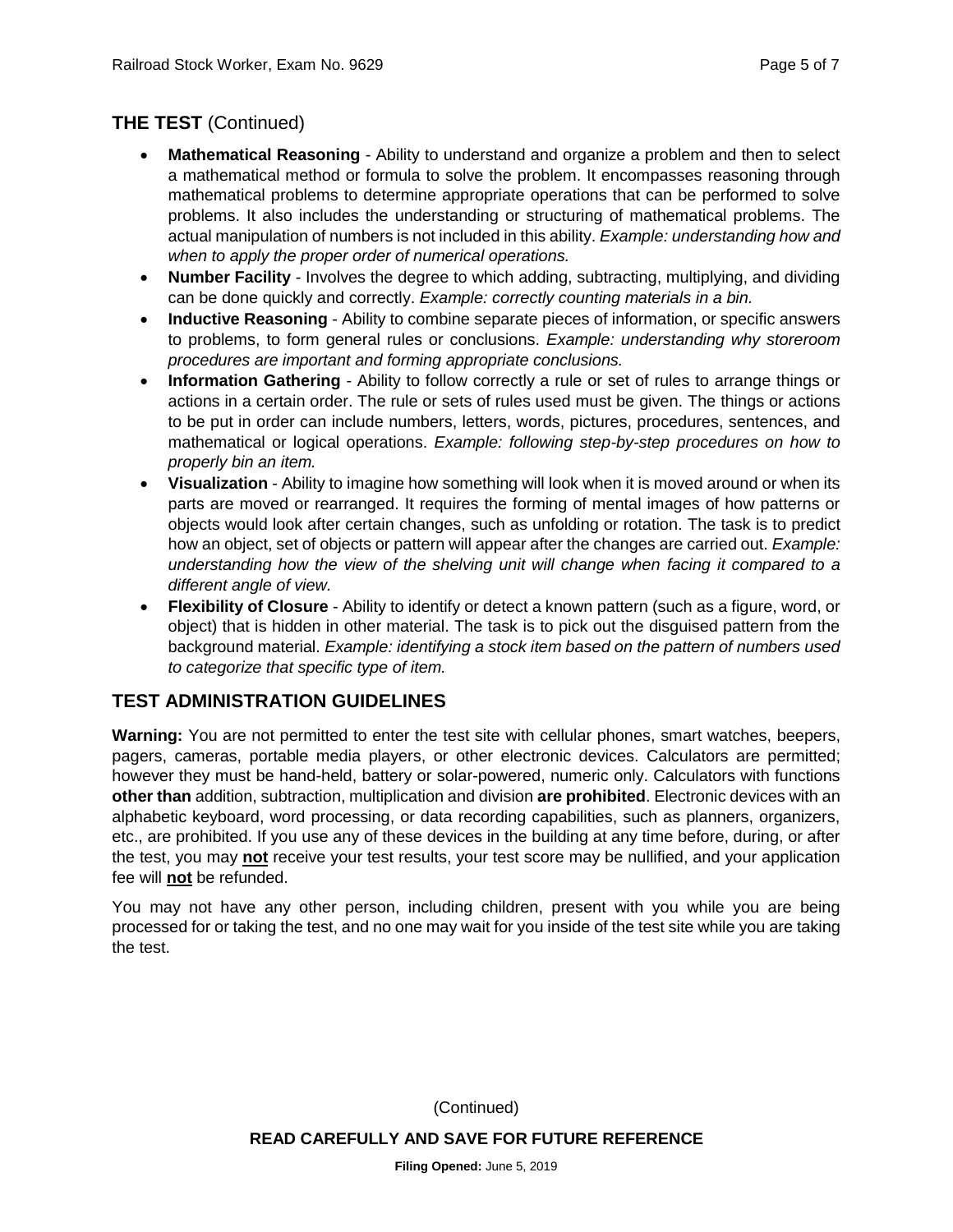# **TEST ADMINISTRATION GUIDELINES** (Continued)

**Required Identification: You are required to bring one (1) form of valid (non-expired) signature and photo bearing identification to the test site**. The name that was used to apply for the exam must match the first and last name on the photo ID. A list of acceptable identification documents is provided below**. If you do not have an acceptable ID, you may be denied testing.** Acceptable forms of identification (bring one) are as follows: State issued driver license, State issued identification card, US Government issued Passport, US Government issued Military Identification Card, US Government issued Alien Registration Card, Employer Identification Card with photo, IDNYC, or Student Identification Card with photo.

**Leaving:** You must leave the test site once you finish the test. If you leave the test site after being fingerprinted but before finishing the test, you will not be permitted to re-enter. If you disregard this instruction and re-enter the test site, you may not receive your test results, your test score may be nullified, and your application fee will not be refunded.

#### **THE TEST RESULTS**

If you meet the experience requirements and you pass the competitive multiple-choice test, your name will be placed in final score order on an eligible list and you will be given a list number. You will be notified by mail of your test results. If you meet all requirements and conditions, you will be considered for appointment when your name is reached on the eligible list.

## **ADDITIONAL INFORMATION**

**Probationary Period:** You will be required to complete a one-year probationary period. Those who do not successfully complete the probationary period may be terminated or returned to their previously held permanent title at the discretion of MTA New York City Transit.

**Assignment Level II:** Appointments will be made to Assignment Level I. To be eligible for placement in Assignment Level II, individuals must have, after meeting the minimum requirements as stated above, either one year served at Assignment Level I, or one additional year of experience as described in the "How to Qualify" section above.

At Assignment Level II, Railroad Stock Workers perform the duties described in the "Job Description" section and may be assigned to a satellite storeroom and perform these duties without direct supervision. They may also be assigned to perform inspection work on new equipment and material to include at manufacturing plants, and may operate a motor vehicle.

# **SPECIAL ARRANGEMENTS**

**Special Test Accommodations:** If you plan to request special testing accommodations due to disability or an alternate test date due to your religious belief, follow the instructions included with your *Application* and mail your request to the address found in the "Correspondence" section below no later than 30 days prior to the first scheduled test date.

(Continued)